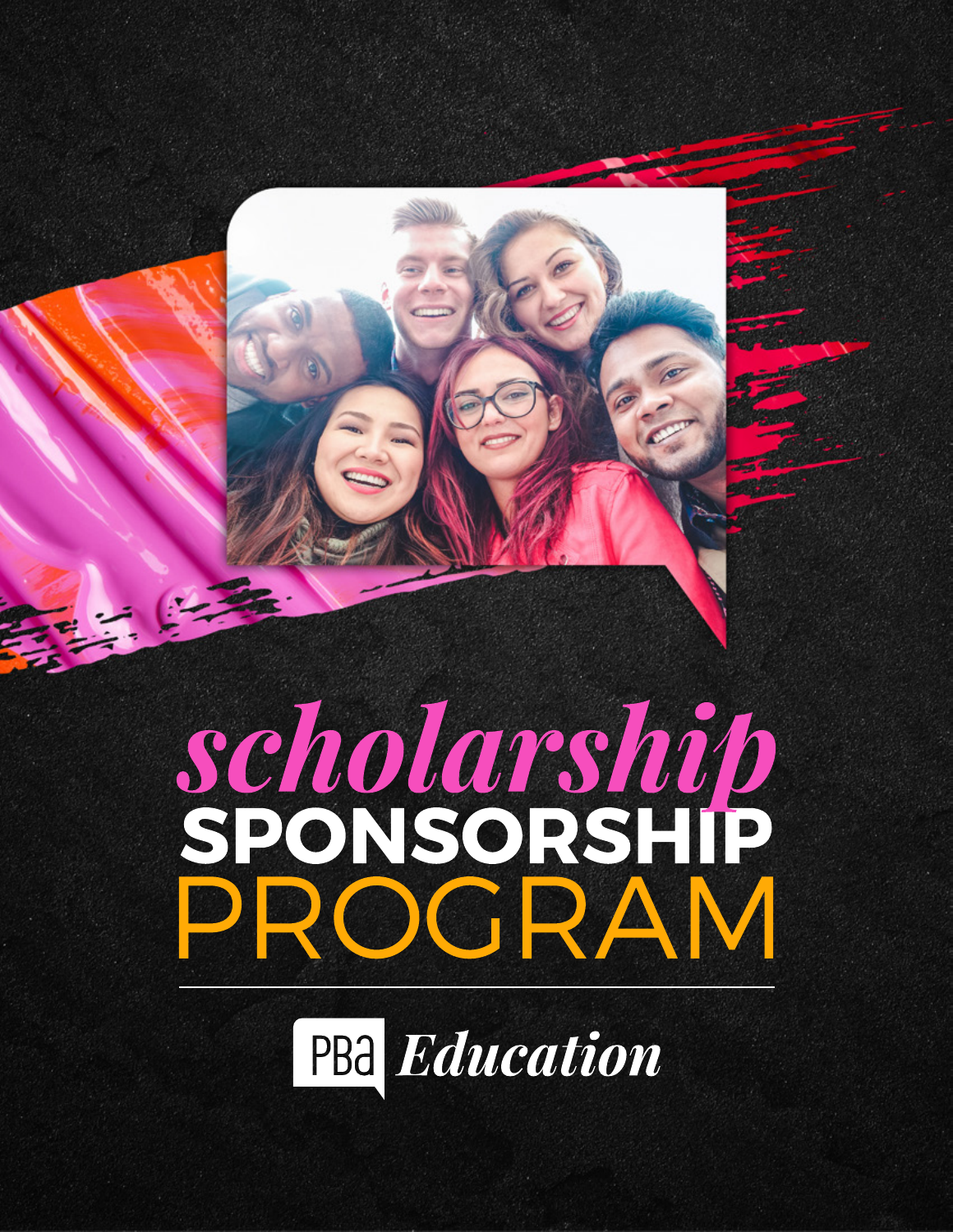## PBa Education



Continuing education is the key to staying educated on new trends and techniques in the hair field. PBA is impacting the professional hair stylist life by providing a way to grow and learn more. I am grateful to have received a scholarship. It was very helpful.

**MARYLYNN WORMLEY** PBA Member & Scholarship Recipient



The Professional Beauty Association (PBA) takes pride in its members and places a strong focus on advancing the industry through its programs and initiatives. While PBA strongly values all of its core programs - Membership, Government Advocacy, Education, Events, Charities and Competitions - education is at the forefront as it is the foundation for all industry careers. PBA strives to ensure all beauty professionals have access to affordable education and offering and administering scholarships is one of the main ways we work towards this goal.

If you or your company is looking to not only market your brand, but show your support and commitment to the industry as well, partnering with PBA gives you the opportunity to do both. Through branded, educational scholarship programs, PBA provides companies and individuals the opportunity to offer scholarships to cosmetology students and/or licensed professionals through the PBA Foundation.

Whether you are looking to honor someone - a loved one, past employee, industry icon, etc. - or just support the educational advancement within the beauty industry, partnering with PBA Foundation to administer your scholarship comes with added benefits. Sponsoring an educational scholarship for licensed professionals and/or cosmetology students through PBA Foundation directly supports the advancement of the professional beauty industry. In addition to supporting the mission of the Professional Beauty Association and its members, sponsoring a scholarship can strengthen the image and raise awareness of your brand (or an honoree) within the industry.

#### **TAKE ADVANTAGE OF THIS UNIQUE MARKETING OPPORTUNITY, AS EACH CONTRIBUTION MADE BY THE SCHOLARSHIP SPONSOR IS TAX DEDUCTIBLE.**



#### Professional Beautv Association

Connected by Passion. United by Beauty."



#### **PROFESSIONAL BEAUTY ASSOCIATION (PBA)**

PBA advances the professional beauty industry by providing our members with education, charitable outreach, government advocacy, events and more. PBA is the largest organization of salon professionals with members representing salons and spas, distributors, manufacturers and beauty professionals/NCA. Learn more at **probeauty.org**.

#### **PBA FOUNDATION**

All PBA Charities are managed and funded through the PBA Foundation, a tax-exempt 501(c)(3) organization that supports charitable initiatives and the historical preservation of the beauty industry. Along with domestic abuse awareness and education and disaster relief, the Foundation funds educational scholarships, and heritage initiatives, which preserve the industry's history, archives and artifacts. The PBA Foundation is controlled and operated by the Professional Beauty Association (PBA).